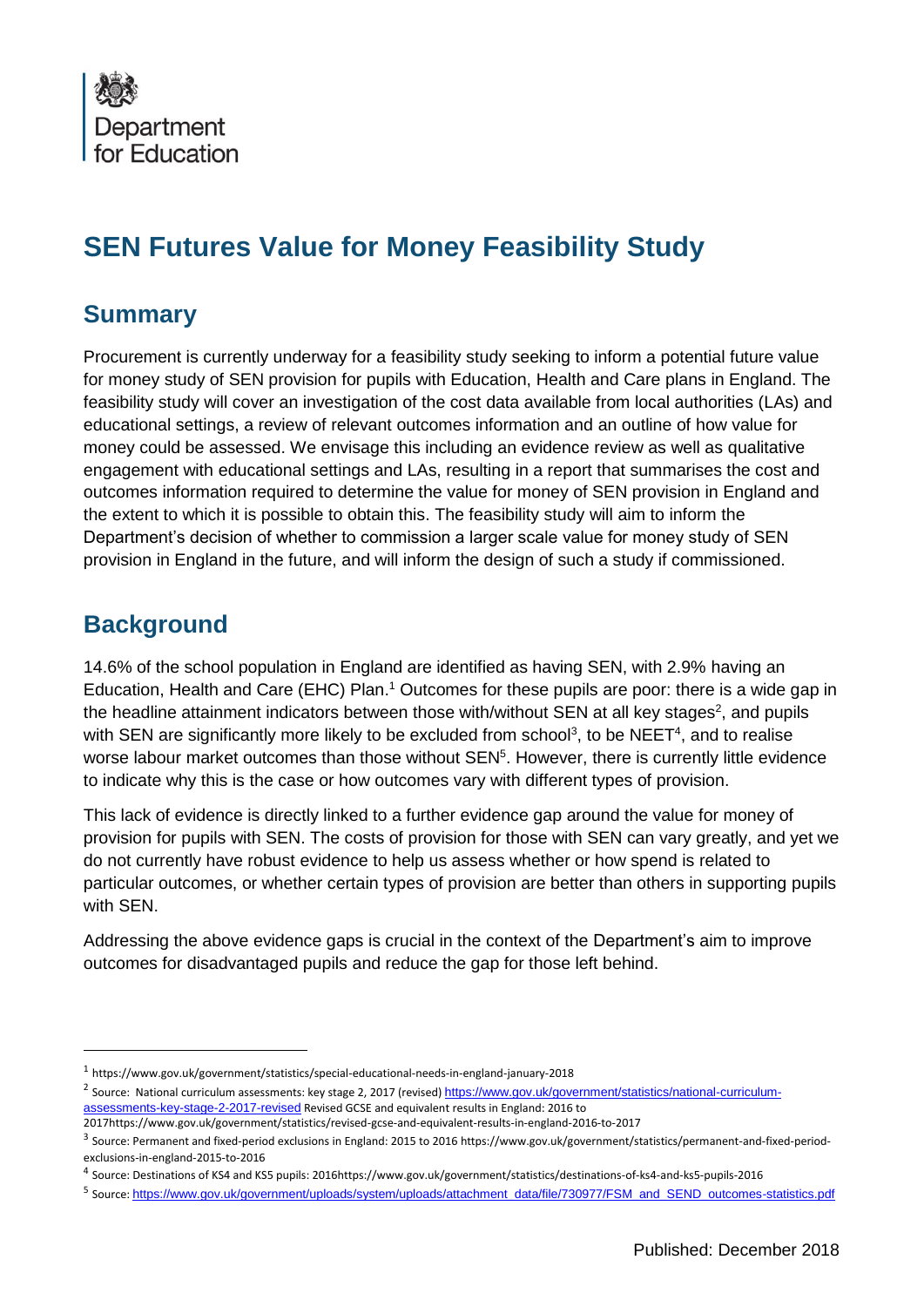# **Research aims**

This research will inform a potential future large scale study of the value for money of provision for pupils with EHC plans in primary, secondary and post-16 settings in England. If commissioned, the full value for money study would hope to compare pre-16 settings (mainstream with SEN unit, mainstream without SEN unit, independent, state-funded special and non-maintained special) and post-16 settings (mainstream school, special school, specialist college, further education college and sixth form college) separately. The study would be subject to a separate procurement exercise to the feasibility study, under fair and open competition, and would aim to:

- a) Provide information on, for a given type of special educational need, the cost difference between a mainstream placement and placements in other types of SEN setting for pupils with EHC plans.
- b) Determine the extent to which the outcomes of pupils with EHC plans depend on type of setting attended, once type of need, demographic and other relevant factors have been controlled for.
- c) Combine the above to assess the value for money of different types of SEN provision.

However, there are a number of unknowns and potential issues that the Department requires a feasibility study to explore before any potential future value for money study is commissioned. The research questions for the feasibility study, categorised by the element of the value for money study that they will inform, are outlined below:

#### **1. Costs**

- What information is available from LAs and settings regarding the per-pupil cost of different types of SEN provision? Can this be broken down by type of need?
- What methodological approach to the collection of cost data would be most appropriate?
- What are the limitations of this information and how is the quality of it likely to vary across setting types and LAs?
- Which individuals within LAs, schools and post-16 settings are best placed to provide this cost information?
- To what extent does the funding allocated to pupils by LAs differ from the actual amount spent on them by settings?

#### **2. Outcomes**

- What outcome measures should be considered in a value for money assessment of EHC plan pupils? Are some conventional outcomes (e.g. attainment) less relevant to this cohort than other pupils? What outcomes may be more relevant (e.g. independent living, wellbeing, self-esteem?
- What information is available on outcomes that could inform a value for money assessment of SEN settings for EHC plan pupils? What are the limitations of this information?